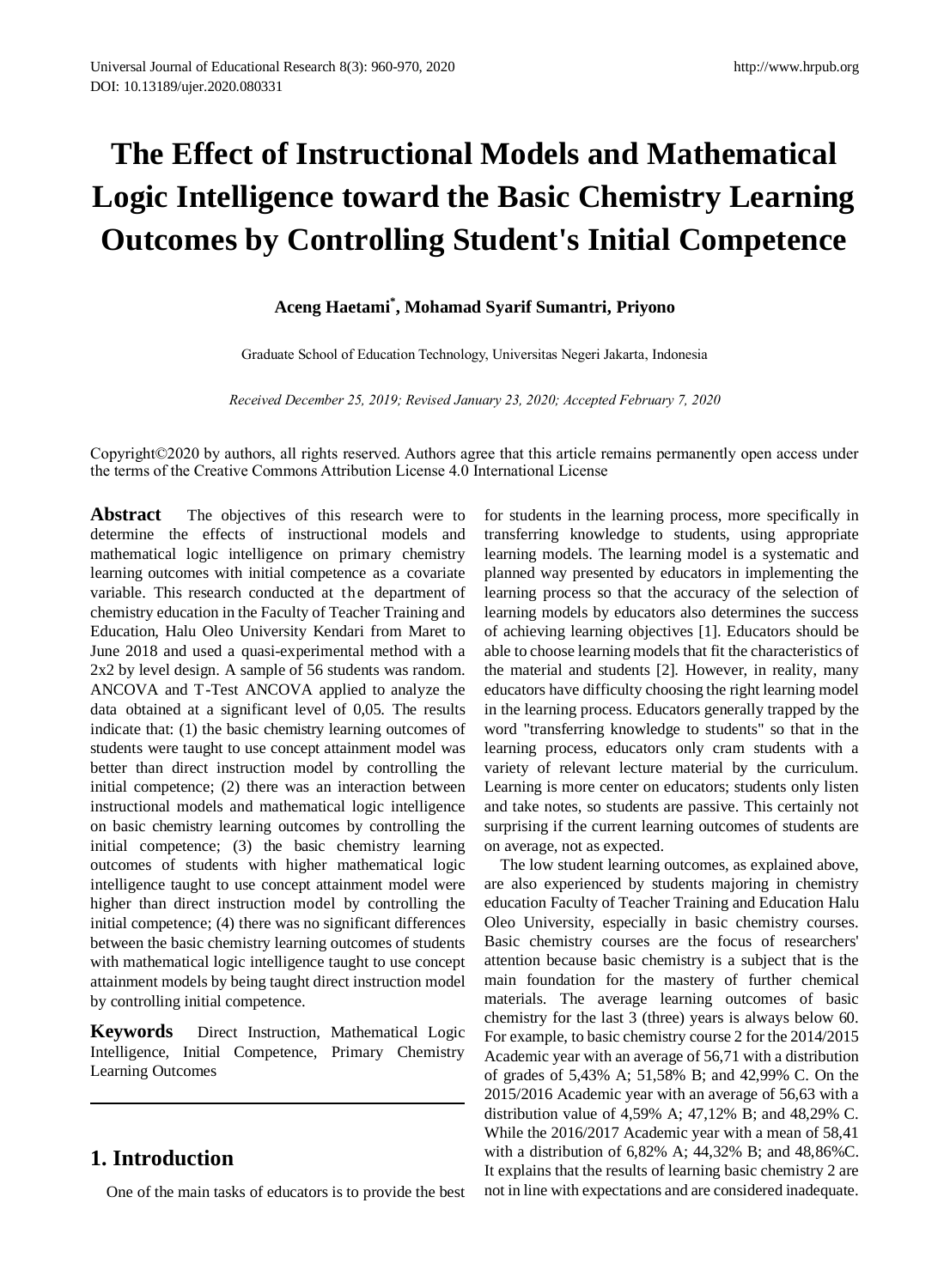The results of learning basic chemistry 2, of course, show that the quality of basic chemistry learning at Faculty of Teacher Training and Education Halu Oleo University needs to immediately address by referring to the root problems that occur in the classroom. The results of the reflection with the team of the primary chemistry instructor of the Department of Chemistry, Faculty of Teacher Training and Education Halu Oleo University, revealed that several things caused the low learning outcomes of basic chemistry : (1) During this time, necessary chemistry lecturers carry out learning using direct learning models that are centered only with lecturers, lecturers provide material systematically and gradually, students listen and take notes, there is no interaction in the classroom both between lecturers and students and between students and students, As a result, student learning outcomes from year to year have not improved, (2) necessary chemistry lecturers do not check the initial abilities of each student, so they cannot identify the learning readiness of each student, (3) essential chemistry lecturers do not pay attention that student abilities vary greatly both in terms of individual potential and student learning experiences, (4) necessary chemistry lecturers do not provide training with analytical questions and synthesis so that students' critical thinking skills are less explored. From the results of these reflections, it said can be that in learning basic chemistry, chemistry lecturers at the Faculty of Mathematics and Natural Sciences Halu Oleo University less involve students in active learning. Consequently, their learning motivation is shallow and in turn, leads to low learning outcomes.

The results of the research by [3], [4] find that learning that includes active students can improve: 1) motivation and interest in education, 2) interaction between educators and students, 3) critical thinking skills and problem-solving, and 4) student performance The results of the research above show that learning models that actively involve students in learning will be able to improve the ability of students in thinking, to work, and being scientific.

One of the efforts offered by researchers that expected to improve the quality of learning in the classroom is to apply the concept learning model. The concept achievement learning model is designed to analyze concepts, develop concepts, gain ideas, and to help students become more effective in learning theories, so students will be elementary to understand the concepts [5]. Concept achievement learning models are efficient models for presenting related information from a broad topic becomes a topic that is easier to know for each stage of concept development. The concept achievement learning model can provide a way to communicate concepts and clarify concepts and train students to be more effective in learning concepts so that student learning outcomes are expected to increase.

Kumar and Mathur's [6] explain that there are significant differences between the concept achievement learning model (CAM) and the traditional learning model (TM) towards the students' achievement in understanding physics concepts. [7][8] found that learning with the learning model of achieving ideas was more effective in improving learning outcomes in geometry compared to conventional learning models. [9] confirms that the application of the concept achievement learning model is more effective than traditional learning characterized by 1) there is an increase in accuracy and skills in letter writing; 2) there is an increase in students ability to identify sounds, and 3) there is an increase in efficiency and ability to pronounce the letters and target words.

Furthermore, the results [10] confirm that the learning achievement of students in social science taught through the concept achievement model is higher than the learning achievement of students taught through traditional methods. In this study, the potential factors of intelligence of students not considered, so it is necessary to research the application of the achievement of concepts based on the potential of students' knowledge. [11] in his study, found that the useful concept learning achievement model used was as a training strategy to train workers about chemical information and health hazards. Then [12][13]showed that there were significant differences in the average score of biology posttest between the experimental group (concept learning model) with a mean of 61,67 and a control group with a way of 51,6.

Based on the results of previous studies, it can be concluded that the application of the concept learning model is very useful in improving student learning outcomes. In the concept learning model, students are required to have the ability to analyze concepts, test, and provide hypotheses, so that the lecturer must identify the intelligence potential of students. Every human being has a potential intelligence called compound intelligence. Each student has a particular tendency (dominant) from the possible information he has. One of the intelligence potentials of students is mathematical, logical intelligence[14]. The basis of precise, consistent information emphasizes thinking activities that are measurable, quantitative, and analysis. In this mathematical intelligence-based learning emphasizes the ability in reasoning, educating, thinking in causal patterns, creating hypotheses, looking for conceptual regularities or numerical models, characterizing something based on cause and effect, grouping, through a process of classification or identification [15].

Based on the description, it can be said that it is essential to study whether the learning model of the achievement of concepts and mathematical intelligence affect the learning outcomes of students. In addition, treatment in learning, one of the factors that are thought to impact student learning outcomes, is the very new ability of students of Faculty of Teacher Training and Education Halu Oleo University in chemistry education, which is very diverse. Therefore, in this study, student's fundamental skills are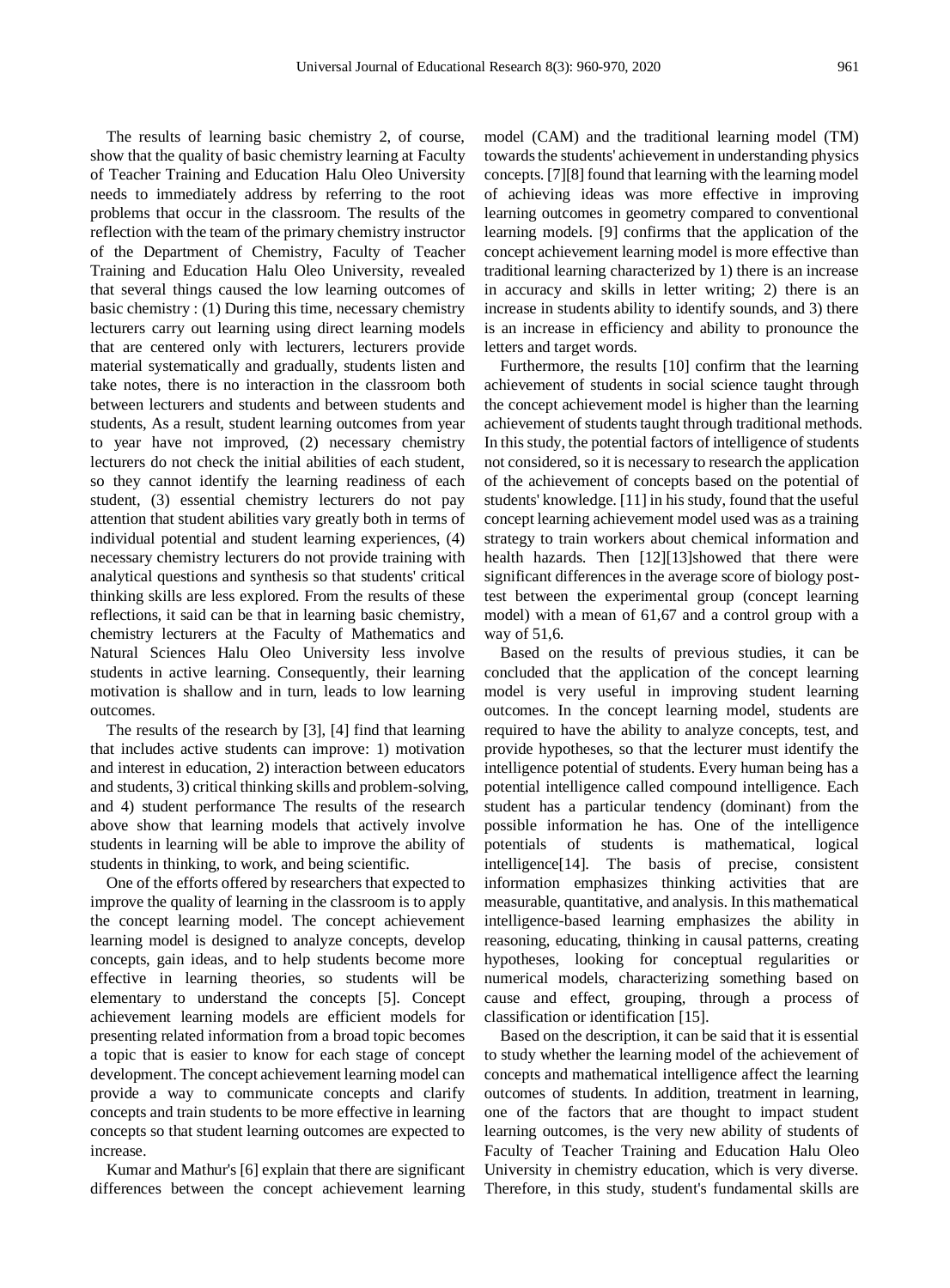controlled so that their effects on learning outcomes can be minimized.

# **2. Materials and Method**

One of the main tasks of educators is to provide the best for the method used in this study is quasi-experimental. The research variables measured in this study involve two main variables, namely the independent variable and the dependent variable. The dependent variable is the basic chemistry learning outcomes and the independent variable consists of two variables, namely: (a) the treatment variable consisting of the concept learning achievement model  $(A_1)$ and the direct learning model  $(A_2)$ , (b) the mathematical moderator variable, logical intelligence consisting of intelligence high mathematical logic  $(B_1)$  and low mathematical logic  $(B_2)$ .

A sampling of this study was carried out by a random sampling technique. The technique used because the sampling of members of the population is done randomly without regard to levels in the community[16]. The sample selection for the experimental class and the control class made by drawing from two parallel types (class A and class B). Before being given treatment to both levels, students are first given an initial ability test and a mathematical logic intelligence test using a validated instrument. Then from the results of numerical, logical intelligence tests sorted from the highest score (top rank) to the lowest score (bottom rank). Determination of groups of students who have high and low mathematical, logical intelligence in this study used the division of 27% top groups and 27% small groups as samples[17].

Based on this division, for the experimental class which amounted to 54 people, obtained high and low mathematical, logical intelligence groups respectively standing to 27%  $x$  54 people = 14 people and for the control, class totaling 53 people Obtained by high and low mathematical logical intelligence groups respectively amounting to 27% x 53 people  $= 14$  people. Thus the experimental class and the control class each amounted to 14 people.

The design of this study uses Design Treatment by Level 2 X 2 As presented in Table 1.

|--|

|                                                     | <b>Treatment Variables</b>                |                                              |  |  |  |
|-----------------------------------------------------|-------------------------------------------|----------------------------------------------|--|--|--|
| Moderator Variable                                  | <b>Concept Attainment</b><br>Model $(A1)$ | <b>Direct</b><br>Instruction<br>Model $(A2)$ |  |  |  |
| <b>High Mathematical</b><br>Logic Intelligence (B1) | A1B1(14)                                  | A2B1(14)                                     |  |  |  |
| Low Mathematical<br>Logic Intelligence (B2)         | A1B2(14)                                  | A2B2(14)                                     |  |  |  |
| Total                                               | 28                                        | 28                                           |  |  |  |

Test data analysis requirements used are the UI normality test, the homogeneity test, the linearity test, the significance of the regression effect test, and the line alignment test. Testing the research hypothesis is done through covariate analysis (ANCOVA).

# **3. Results**

The results of the description of the data on the primary chemistry learning outcomes of the chemistry education study program at Halu Oleo University as shown in Table 2.

The results of the covariance analysis to test the differences chemistry learning outcomes between groups of students taught who with the learning model of achieving concepts and were prepared those who with the direct learning model  $(A_1 - A_2)$  presented are in Table 3.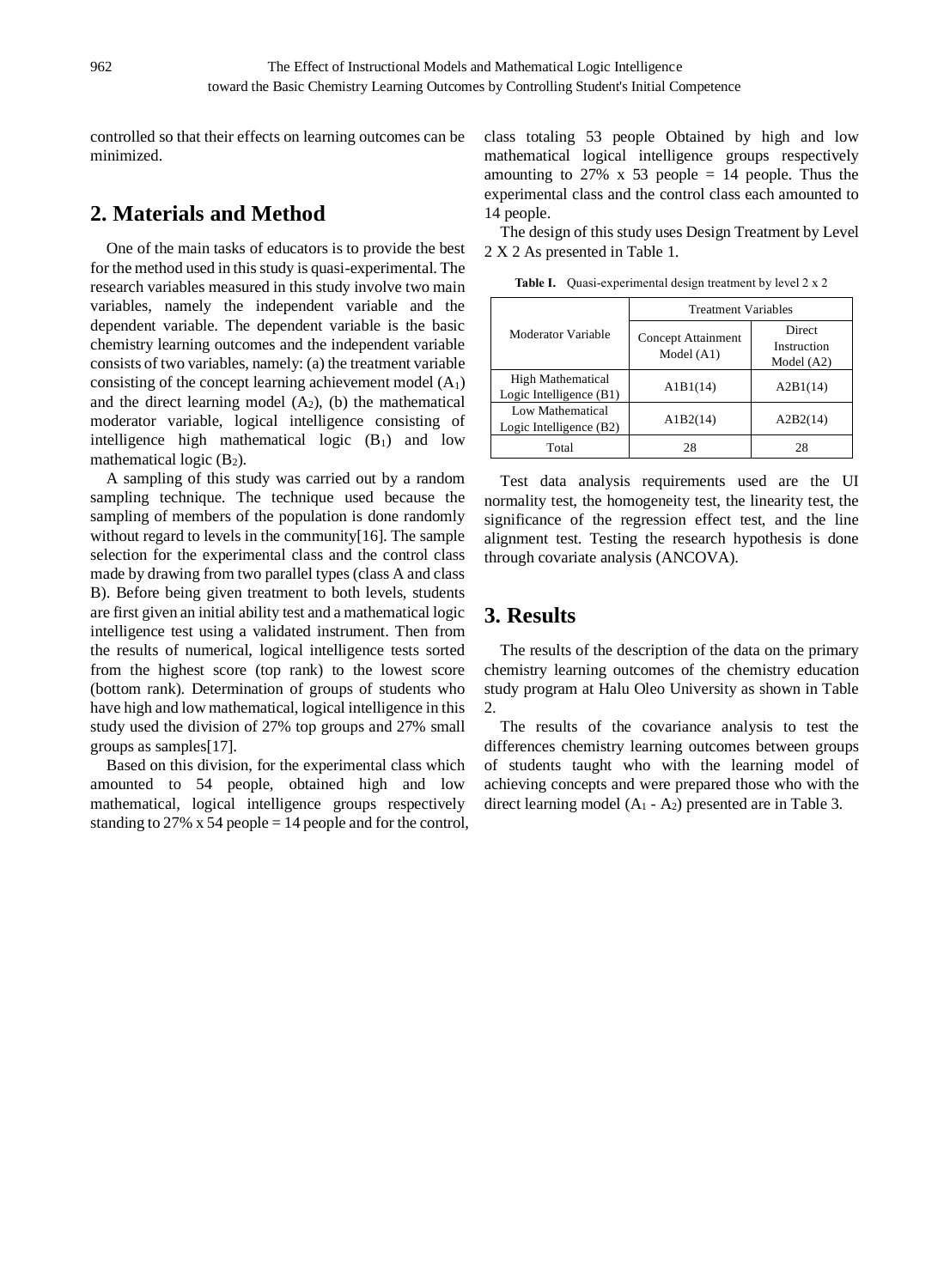|                |                    | Learning model (A)       |                                |                          |                       |  |  |  |
|----------------|--------------------|--------------------------|--------------------------------|--------------------------|-----------------------|--|--|--|
|                | (B)                |                          | Achievement of Concepts $(A1)$ | Directly $(A_2)$         |                       |  |  |  |
|                |                    | Initial<br>Ability $(X)$ | Learning outcomes (Y)          | Initial<br>Ability $(X)$ | Learning outcomes (Y) |  |  |  |
|                | N                  | 14                       | 14                             | 14                       | 14                    |  |  |  |
|                | Average            | 81,36                    | 85,71                          | 79,71                    | 65,86                 |  |  |  |
| $B_1$          | Median             | 82                       | 86                             | 81                       | 66                    |  |  |  |
| (High)         | Maximum            | 88                       | 92                             | 85                       | 79                    |  |  |  |
|                | Minimum            | 72                       | 79                             | 68                       | 55                    |  |  |  |
|                | Standard deviation | 5,05                     | 3,52                           | 4,87                     | 6,64                  |  |  |  |
|                | N                  | 14                       | 14                             | 14                       | 14                    |  |  |  |
|                | Average            | 66,29                    | 64,29                          | 66,21                    | 72,86                 |  |  |  |
| B <sub>2</sub> | Median             | 66,5                     | 65                             | 64                       | 72,5                  |  |  |  |
| (Low)          | Maximum            | 77                       | 74                             | 82                       | 83                    |  |  |  |
|                | Minimum            | 56                       | 48                             | 58                       | 60                    |  |  |  |
|                | Standard deviation | 5,61                     | 6,97                           | 7,58                     | 6,26                  |  |  |  |
| N              |                    | 28                       | 28                             | 28                       | 28                    |  |  |  |
| Average        |                    | 73,82                    | 75,00                          | 72,96                    | 69,36                 |  |  |  |
| Median         |                    | 72,5                     | 76,5                           | 75                       | 70                    |  |  |  |
| Maximum        |                    | 88                       | 92                             | 85                       | 83                    |  |  |  |
| Minimum        |                    | 56                       | 48                             | 58                       | 55                    |  |  |  |
|                | Standard deviation | 9,29                     | 12,18                          | 9,29                     | 7,27                  |  |  |  |

**Table 2.** Descriptive analysis of data from research results

**Table 3.** Covariance analysis table

| Tests of Between-Subjects Effects                           |                       |    |          |         |      |  |  |  |  |
|-------------------------------------------------------------|-----------------------|----|----------|---------|------|--|--|--|--|
| Dependent Variable: Y                                       |                       |    |          |         |      |  |  |  |  |
| F<br>Type III Sum of Squares<br>Df<br>Mean Square<br>Source |                       |    |          |         |      |  |  |  |  |
| Corrected Model                                             | 5048,750 <sup>a</sup> | 4  | 1262,187 | 77,606  | ,000 |  |  |  |  |
| Intercept                                                   | 86,586                |    | 86,586   | 5,324   | ,025 |  |  |  |  |
| X                                                           | 1045,678              |    | 1045,678 | 64,294  | ,000 |  |  |  |  |
| A                                                           | 346,434               |    | 346,434  | 21,301  | ,000 |  |  |  |  |
| B                                                           | 73,496                |    | 73,496   | 4,519   | ,038 |  |  |  |  |
| $A * B$                                                     | 2582,584              |    | 2582,584 | 158,791 | ,000 |  |  |  |  |
| Error                                                       | 829,464               | 51 | 16,264   |         |      |  |  |  |  |
| Total                                                       | 297624,000            | 56 |          |         |      |  |  |  |  |
| Corrected Total                                             | 5878,214              | 55 |          |         |      |  |  |  |  |
| a. R Squared = $0.859$ (Adjusted R Squared = $0.848$ )      |                       |    |          |         |      |  |  |  |  |

Based on the results of the calculation of the covariance analysis Table 3, a value is obtained  $F_{\text{count}}(F_0) = 21,301$  and  $Ft_{(0.05;3/51)} = 4,08$ . F<sub>count</sub> results that are greater than  $F_{tables}$ , F<sub>0</sub>  $(21,301)$  > Ft<sub>(0.05; 1/40)</sub> (4.08) show that there are differences in essential Chemistry Learning Outcomes between groups of students are taught with the Concept Learning Achievement Model and those Learned with the Direct Learning Model, after controlling the initial abilities of students.

Based on the results of the descriptive analysis in Table 4, it was obtained that  $Y_{A1} = 75,00$  and  $Y_{A2} = 69,36$  so that the hypothesis  $H_1$ :  $\mu_{A1} > \mu_{A2}$  accepted. Which means that the essential chemistry learning outcomes of student groups taught with the Concept Learning Model Achievement is higher than the basic chemistry learning outcomes of student groups that shown are with the Direct Learning Model, after controlling the student's initial ability.

The results of the analysis of variants to test the effect of interactions between learning models and mathematical presented are logical intelligence on learning outcomes of basic chemistry in Table 4.

Based on Table 4 it can be seen that the value of  $F_0$  $(63,006)$  Ft  $(0.05; 3/51)$   $(2.85)$ , this rejected is means that H<sub>0</sub>, so that there is an interaction effect between learning models and mathematical, logical intelligence on essential chemistry learning outcomes, after controlling the ability student beginnings which visually explained can be through Figure 1.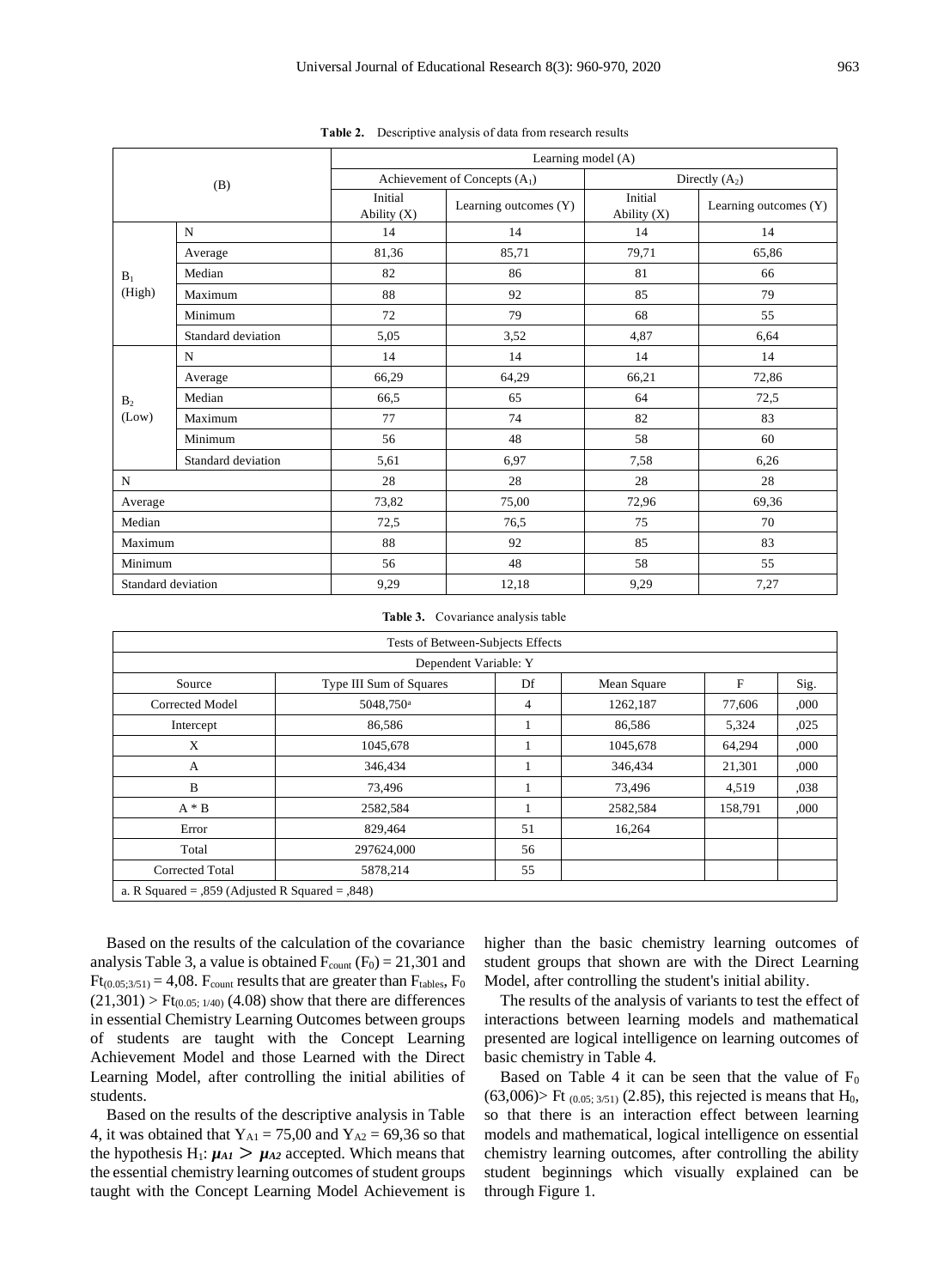#### 964 The Effect of Instructional Models and Mathematical Logic Intelligence toward the Basic Chemistry Learning Outcomes by Controlling Student's Initial Competence

| Tests of Between-Subjects Effects |                         |    |             |        |      |                     |  |  |
|-----------------------------------|-------------------------|----|-------------|--------|------|---------------------|--|--|
| Dependent Variable: Y             |                         |    |             |        |      |                     |  |  |
| Source                            | Type III Sum of Squares | Df | Mean Square | F      | Sig. | Partial Eta Squared |  |  |
| Corrected Model                   | 5048,750 <sup>a</sup>   | 4  | 1262,187    | 77,606 | ,000 | .859                |  |  |
| Intercept                         | 86,586                  |    | 86,586      | 5,324  | ,025 | ,095                |  |  |
| $A * B$                           | 3074,205                | 3  | 1024,735    | 63,006 | ,000 | .788                |  |  |
| X                                 | 1045,678                |    | 1045,678    | 64,294 | ,000 | ,558                |  |  |
| Error                             | 829,464                 | 51 | 16,264      |        |      |                     |  |  |
| Total                             | 297624,000              | 56 |             |        |      |                     |  |  |
| Corrected Total                   | 5878,214                | 55 |             |        |      |                     |  |  |

**Table 4.** Analysis of variance of interaction between treatment groups

a. R Squared = ,859 (Adjusted R Squared = ,848)



**Figure 1.** Effect of Interaction Between Learning Models and Mathematical Logic Intelligence Against Basic Chemistry Learning Outcomes After Controlling Initial Ability

Based on Figure 1 can be seen that students' essential chemistry learning outcomes taught by the concept achievement learning model. The students have high mathematical, logical intelligence after controlling the initial ability which connected with a straight line on the primary chemistry learning outcomes of students are taught with the concept achievement learning model in students has low mathematical. Logical intelligence after controlling the initial ability intersect with the line that connects the primary chemistry learning outcomes that taught with direct learning models in groups of students, have high mathematical. Logical intelligence after controlling initial abilities and primary chemistry learning outcomes acquired with the model direct learning in groups of students who have low accurate, consistent knowledge. It indicates that descriptively and visually illustrates that there is an interaction effect between learning models and mathematical intelligence on essential learning outcomes after controlling initial abilities. The results of the analysis of the estimated parameters and the mean deviation of the learning outcomes variable (Y) according to the treatment group  $(A_1B_1-A_2B_1)$  presented in Tables 5 and Table 6.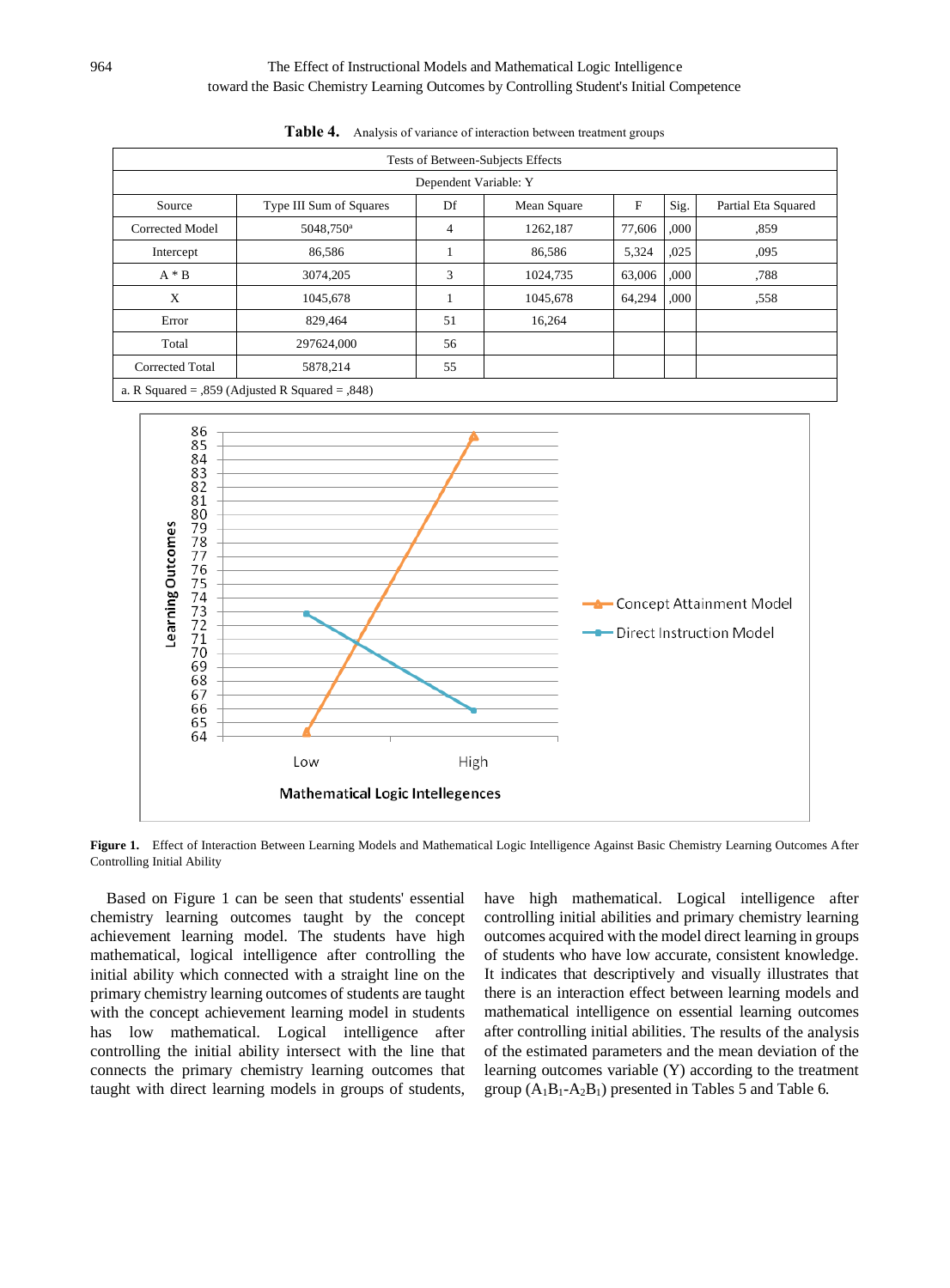| Dependent Variable: Y                                  |                                                                          |            |           |           |                         |             |                     |  |
|--------------------------------------------------------|--------------------------------------------------------------------------|------------|-----------|-----------|-------------------------|-------------|---------------------|--|
|                                                        | B                                                                        | Std. Error | T         |           | 95% Confidence Interval |             |                     |  |
| Parameter                                              |                                                                          |            |           | Sig.      | Lower Bound             | Upper Bound | Partial Eta Squared |  |
| Intercept                                              | 22,323                                                                   | 6,394      | 3,491     | ,001      | 9,487                   | 35,159      | ,193                |  |
| $[A=1,00]$ * $[B=1,00]$                                | 1,300                                                                    | 2,098      | ,620      | .538      | $-2,911$                | 5,512       | ,007                |  |
| $[A=1,00]$ * $[B=2,00]$                                | $-8,626$                                                                 | 1,524      | $-5,659$  | ,000      | $-11,686$               | $-5,566$    | .386                |  |
| $[A=2,00]$ * $[B=1,00]$                                | .000<br>$-17.303$<br>$-8.679$<br>$-21,305$<br>$-13,301$<br>1,994<br>.596 |            |           |           |                         |             |                     |  |
| $[A=2,00]$ * $[B=2,00]$                                | $0^{\rm a}$                                                              | $\bullet$  | $\bullet$ | $\bullet$ | $\bullet$               | $\bullet$   | $\bullet$           |  |
| X                                                      | .763                                                                     | .095       | 8,018     | ,000      | .572                    | .954        | ,558                |  |
| This parameter is set to zero because it is redundant. |                                                                          |            |           |           |                         |             |                     |  |

**Table 5.** Results of parameter estimation analysis

Thus the regression equation becomes Y = 22,323 + 1.300 A<sub>1</sub>B<sub>1</sub> – 8,626A<sub>1</sub>B<sub>2</sub> – 17,303A<sub>2</sub>B<sub>1</sub> + 0,763X

|  |  |  | <b>Table 6.</b> Average Y deviation of treatment group $(A_1B_1 - A_2B_1)$ |  |  |  |
|--|--|--|----------------------------------------------------------------------------|--|--|--|
|--|--|--|----------------------------------------------------------------------------|--|--|--|

|            | $A = 1$                                    | $B = 2$                                   | Difference                       |
|------------|--------------------------------------------|-------------------------------------------|----------------------------------|
| $A=1$      | $\mu_{11} = \gamma_0 + 0.763X$             | $\mu_{21} = \gamma_0 + \gamma_3 + 0.763X$ | $\gamma_3 = \mu_{21} - \mu_{11}$ |
| $A = 2$    | $\mu_{12} = \gamma_0 + \gamma_2 \ 0.763 X$ | $\mu_{22} = \gamma_0 + \gamma_3 + 0.763X$ | -                                |
| Difference | $\gamma_2 = \mu_{12} - \mu_{11}$           | -                                         | $\overline{\phantom{a}}$         |

Based on the Table 5, I have obtained, H<sub>0</sub> :  $\gamma_3 \le 0$  rejected, because the coefficient of  $\gamma_3$  is definite such that t<sub>o</sub> = 8,018 >  $t_{t(0.05;49)}$ =1,70. Thus the learning outcomes of basic chemistry taught by the learning model of concept achievement are higher than those learned by the direct learning model for groups of students who have high mathematical, logical intelligence after controlling the students' initial ability.

The results of the analysis of the estimated parameters and the mean deviation of the learning outcomes variable (Y) of the treatment group  $(A_1B_2 - A_2B_2)$  presented in Tables 7 and Table 8.

**Table 7.** Results of analysis of estimated parameters

| <b>Parameter Estimates</b>                                                                                                                                     |                                                         |            |           |      |             |                    |                     |  |  |
|----------------------------------------------------------------------------------------------------------------------------------------------------------------|---------------------------------------------------------|------------|-----------|------|-------------|--------------------|---------------------|--|--|
| Dependent Variable: Y                                                                                                                                          |                                                         |            |           |      |             |                    |                     |  |  |
| 95% Confidence Interval                                                                                                                                        |                                                         |            |           |      |             |                    |                     |  |  |
| Parameter                                                                                                                                                      | B                                                       | Std. Error | Sig.<br>Т |      | Lower Bound | <b>Upper Bound</b> | Partial Eta Squared |  |  |
| Intercept                                                                                                                                                      | 64,338                                                  | 9,528      | 6,752     | .000 | 45,218      | 83,457             | ,467                |  |  |
| $[A=1,00]$                                                                                                                                                     | $-78,331$                                               | 13,554     | $-5,779$  | ,000 | $-105.529$  | $-51,133$          | ,391                |  |  |
| $[A=2,00]$                                                                                                                                                     | $()^a$<br>$\bullet$<br>٠<br>$\cdot$<br>٠<br>$\bullet$   |            |           |      |             |                    |                     |  |  |
| $[A=1,00]$ * X                                                                                                                                                 | .000<br>1.206<br>,130<br>9,302<br>.945<br>1,466<br>.625 |            |           |      |             |                    |                     |  |  |
| $[A=2,00]$ * X<br>,130<br>.531<br>.598<br>$-.191$<br>.329<br>,069<br>,005                                                                                      |                                                         |            |           |      |             |                    |                     |  |  |
| This parameter is set to zero because it is redundant.<br>Thus the regression equation becomes : $Y = 64,338 - 78,331A_2B_2 + 1,206A_2B_1 + 0,069X + \epsilon$ |                                                         |            |           |      |             |                    |                     |  |  |

**Table 8.** Average Y deviation of treatment group  $(A_1B_2 - A_2B_2)$ 

|            | $G = 2$                                 | $G = 1$                                 | Difference           |
|------------|-----------------------------------------|-----------------------------------------|----------------------|
| $B=2$      | $\mu_{11} = \beta_0 + \beta_1 + 0.069X$ | $\mu_{21} = \beta_0 + \beta_2 + 0.069X$ | -                    |
| $B=1$      | $\mu_{12} = \beta_0 + \beta_3 + 0.069X$ | $\mu_{22} = \beta_0 + 0.069X$           | $\beta_3 = \mu_{12}$ |
| Difference | -                                       | $\beta_2 = \mu_{21} - \mu_{22}$         | -                    |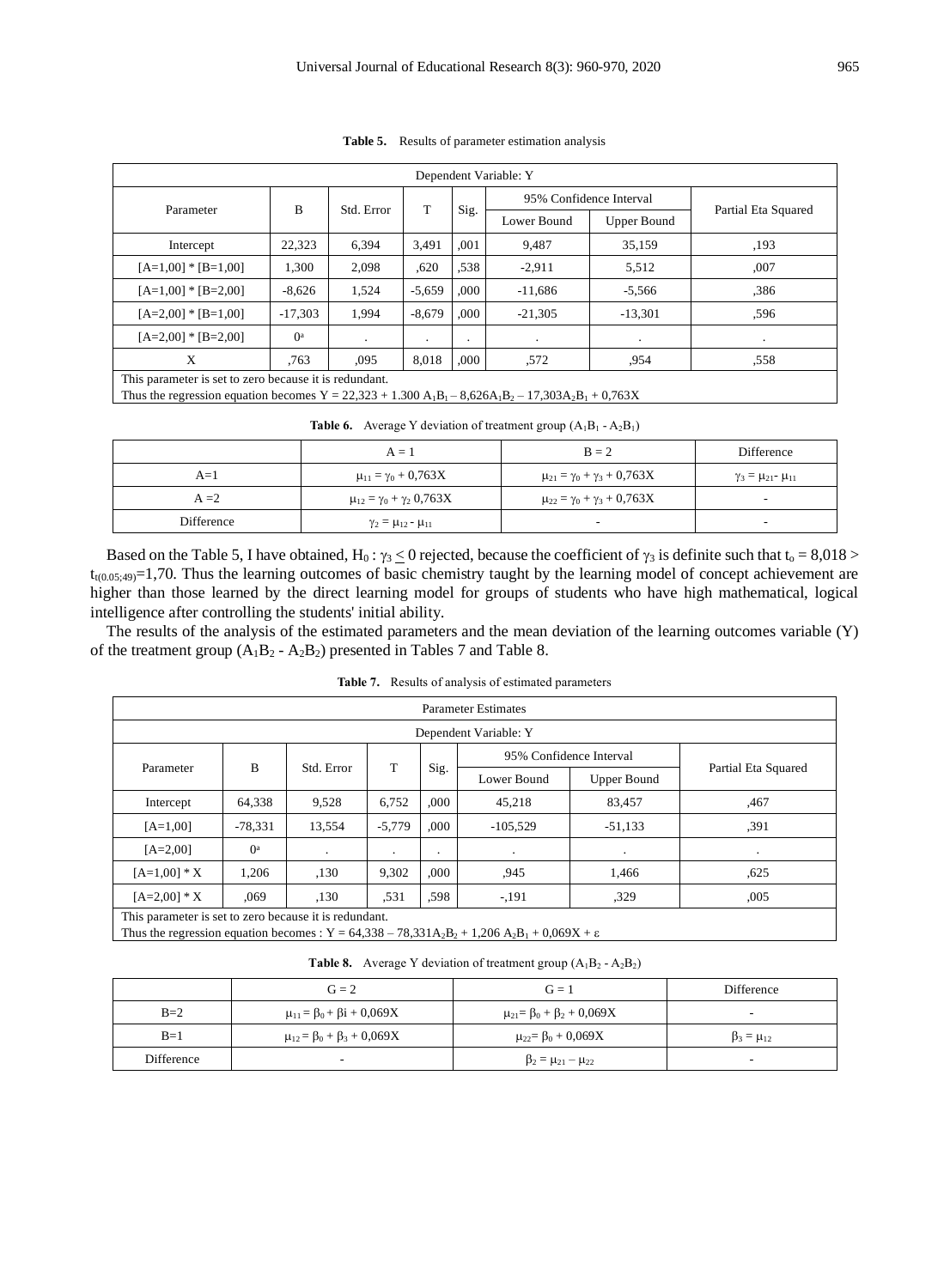Based on the Table 7 and Table 8 obtained H<sub>0</sub> :  $\beta_3 \le 0$ accepted, because based on the hypothesis, the coefficient  $β_3$  is negative so t<sub>0</sub> = 0,531 < t<sub>t(0.05,49)</sub> = 1.70. Thus the learning outcomes of basic chemistry taught by the learning model of concept achievement are lower than those learned by direct learning models for groups of students who have high mathematical, logical intelligence after controlling the students' initial abilities.

## **4. Discussion**

The results of the analysis of covariance analysis (Table 4) obtained the value of  $F_{\text{count}}(F_0) = 21,301$  higher than Ft  $(0.05; 3/51) = 4,08$ . It means that there are differences in essential chemistry learning outcomes between groups of students who taught with the Learning Model of Achievement of Concepts and those that Learned with the Direct Learning Model, after controlling students' initial abilities.

Based on descriptive analysis, students' essential chemistry learning outcomes taught by the learning model of concept achievement have an average of 75. while the learning outcomes of primary chemistry students who are motivated by direct learning have an average of 69,36. It confirms that the essential chemistry learning outcomes of students taught with the learning model of the concept achievement are higher when compared to the basic chemistry learning outcomes of students are shown with the learning model directly after controlling initial abilities. It can be visually illustrated in Figure 2.



**Figure 2.** Differences in Basic Chemistry Learning Results In Groups A1 And A2 After Controlling Initial Ability

From Figure 2, it can be seen that the Basic Chemistry Learning Outcomes of Students Learned with the Learning Model The achievement of the concept is higher than that of Students Learned with the Direct Learning Model.

The concept achievement learning model is a flow of constructivism learning theory that focuses on developing the ability of students to build or construct their new knowledge through the thought process of synthesizing old and new knowledge and experience. Also, the concept

achievement learning model based on the view that learners or students build their understanding of the topics they are learning rather than recording lessons in a systematically organized form. In determining the achievement of concepts, students designed to distinguish appropriate examples from incorrect examples from the various categories presented, analyze ideas, develop concepts, and gain concepts. According to [18] concept achievement learning model is a strategy that allows students to explore critical concepts actively and deeply, by examining examples and no examples of the provided ideas, students construct their understanding from 'bottom to top,' test and perfect their knowledge of concepts and critical nature until it becomes permanent. In other words, in learning the achievement of concepts, students construct their understanding, test, perfect understanding of concepts, analyze ideas, and make understanding concepts relatively permanent. It supported by [10] research, which found that students are more motivated and ready to learn through the learning model of concept achievement. It means that students who taught with the concept learning model are more prepared to construct their understanding so that it is relatively permanent compared to the deductive learning model, such as the direct learning model. As a result, the learning outcomes of students who taught with the learning model the achievement of the concept will be higher than the learning outcomes of students who learned with the direct learning model.

Based on the report, it explained that the concept achievement learning model is very suitable when applied in essential chemistry learning. For example, students comparing the properties of one element with other elements, studying its characteristics, exploring its uses, and predicting its reactivity. Then students can predict what happens if one part reacted with another factor this learning, students would try to combine facts, concepts, and generalizations into one systematic building of knowledge. Therefore students are expected to understand the relationship between these topics supported by the expertise and experience they had before. In contrast to the concept achievement learning model, in the direct learning model, the lecturer delivers the subject matter directly, step by step; In this direct learning model, the role of the lecturer is more dominant, so that lecturer is the only source of information in learning. Meanwhile, the involvement of students in the direct learning model is very lacking or tends to be passive because, In the immediate learning process, students are limited to the activities of receiving, seeing, observing, understand, and conclude the material presented directly.

The learning format in the direct learning model is the lecturer delivering the subject matter in a structured way by explaining concepts and procedures. To check student understanding, lecturers provide guided training and independent training. Learning with a direct learning model does not facilitate students to find their knowledge based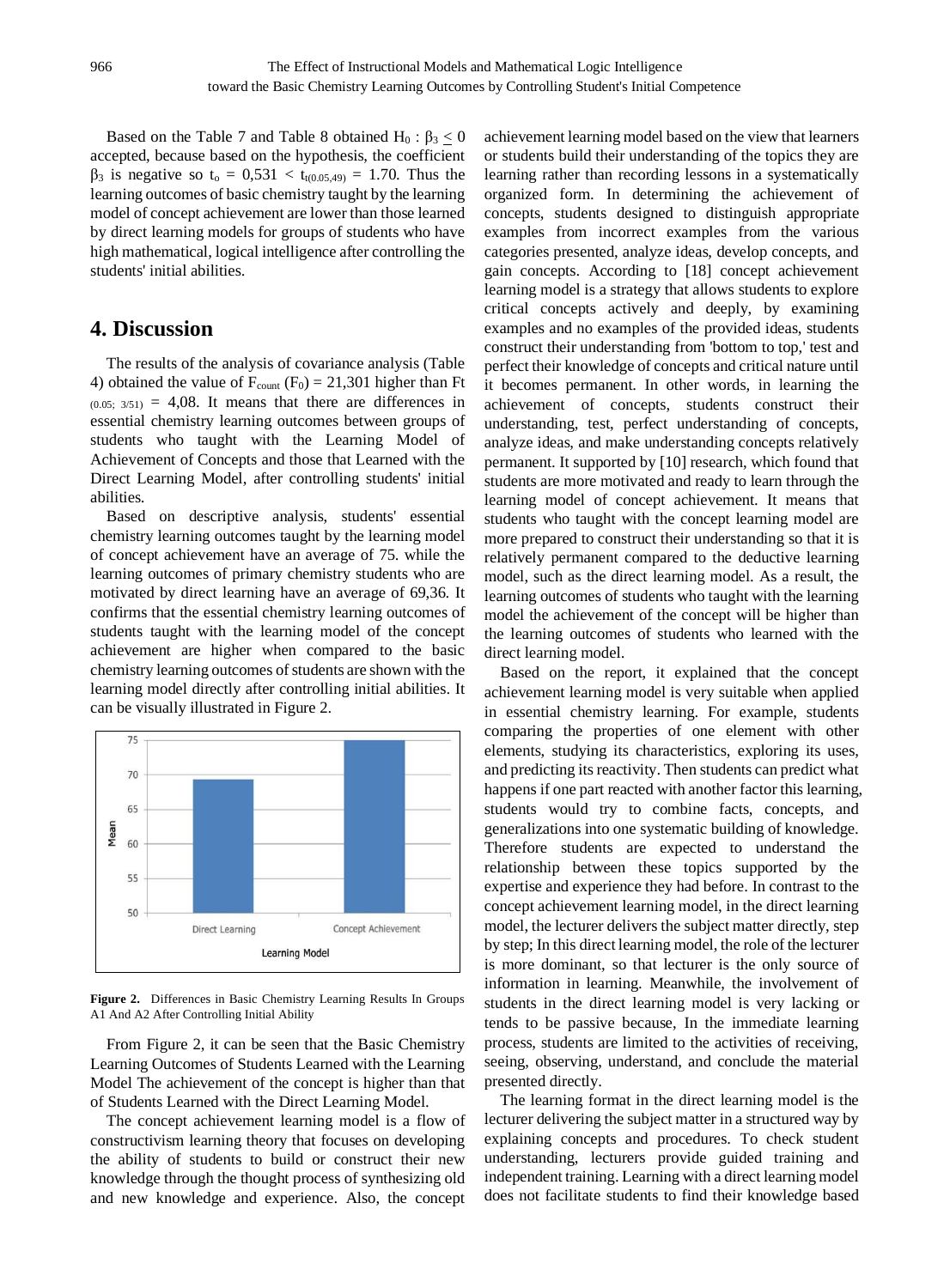on experience, it is enough to wait for the information conveyed by the lecturer so that they are required to understand. Based on the information, learning achievement of the concept more encourages students to build their knowledge actively by linking various facts, rules, ideas that they already have with new information they get and then proceed to develop hypotheses and make conclusions through scientific procedures. In this line with what was stated by [19], "*the concept attainment model involves students applying inductive reasoning to determine the idea presented by the teacher through examining several positive and negative examples of the concept*."

The concept achievement learning model involves students applying inductive reasoning to determine the ideas the teacher presents by examining positive and negative examples of concepts. In contrast to students taught with direct learning models that tend to be passive and tend to facilitate students less to find their knowledge based on experience. Thus, theory and facts are very appropriate that the results of learning basic chemistry between students learning with the learning model of achieving concepts are higher than students learning with a direct learning model after controlling initial abilities. Based on the analysis of variance to test (Table 4), the interaction between treatments, was it found that the value of  $F_0$  (63,006) with>  $F_0$  (0.05; 3/51) (2,85) with a probability of  $0.000 <$  alpha (5%). It indicates that H<sub>0</sub> rejected so that the conclusion there is an influence of interaction between learning models and mathematical, logical intelligence in influencing essential chemistry learning outcomes, after controlling the initial abilities of students. The quality of the learning process is very influential on the learning outcomes produced. The quality of the learning process will be good if it is well designed, planned deliberately, set using the right media and learning models according to class conditions, material characteristics, and characteristics of students. The selection of an appropriate learning model must accommodate the features of different students.

Students with mathematical logic are students who can use or process numbers, classify, perform mathematical operations, analyze causal relationships, hypothesize, and conclude. According to [20][21] precise, logical intelligence contains a person's ability to think inductive and deductive. Students have highly accurate, consistent information will fit in with inductive learning, while students have low mathematical, logical intelligence will match with inductive knowledge. In inductive learning, the lecturer presents some properties or characteristics of a particular compound or phenomenon, then students identify, construct, classify until finally they can interpret or conclude themselves. So in inductive learning begins with specific facts or concepts and ends with general ideas. In other words, inductive learning is learning from specific to general. One of the inductive learning models is the

concept learning model. In the concept learning model, lecturers present facts, positive and negative examples that are labeled, then students have presented examples that are not marked, students provide hypotheses, test hypotheses, and conclude. Based on the explanation, if students have high mathematical, logical intelligence taught with the concept of learning achievement model. A learning process will be formed, which forms students can construct new knowledge combined with their previous knowledge and experience so that students will have significant learning outcomes.

Conversely, for students who have low mathematical, logical intelligence will be more suitable to be taught by learning that is deductive. One of the deductive learning models is direct learning. In direct knowledge, the teacher presents the material systematically in stages, so that students have low mathematical, logical intelligence live to accept what is given by the teacher and are more "comfortable" and motivated to participate in direct learning. So the learning outcomes will be higher compared to students who have high mathematical, logical intelligence. Thus, it can be said there is an interaction effect between the learning model and mathematical, consistent knowledge of students' essential chemistry learning outcomes. Based on the analysis (Table 5) of the estimated parameters and the mean deviation of the learning outcomes variable (Y) according to the treatment group (A<sub>1</sub>B<sub>1</sub> - A<sub>2</sub>B<sub>1</sub>), it found that H<sub>0</sub> :  $\gamma_3 \le 0$  rejected because based on the hypothesis, the coefficient of  $\gamma_3$  is definite such that  $t_0 = 8,018 > t_{t(0.05;49)} = 1,70$ . Thus it can be concluded that the essential chemistry learning outcomes of students taught with the concept learning model achievement (mean 85,71) are higher than those shown by the direct learning model (average 65.86) for groups of students who have high mathematical, logical intelligence after controlling initial ability. Differences in learning outcomes for groups of students have high mathematical, logical intelligence visually illustrated in Figure 3.



**Figure 3.** Differences in Learning Outcomes For Student Groups High Mathematical Logic Intelligence (B1)

Figure 3 explains that the learning outcomes of basic chemistry taught by the learning model of concept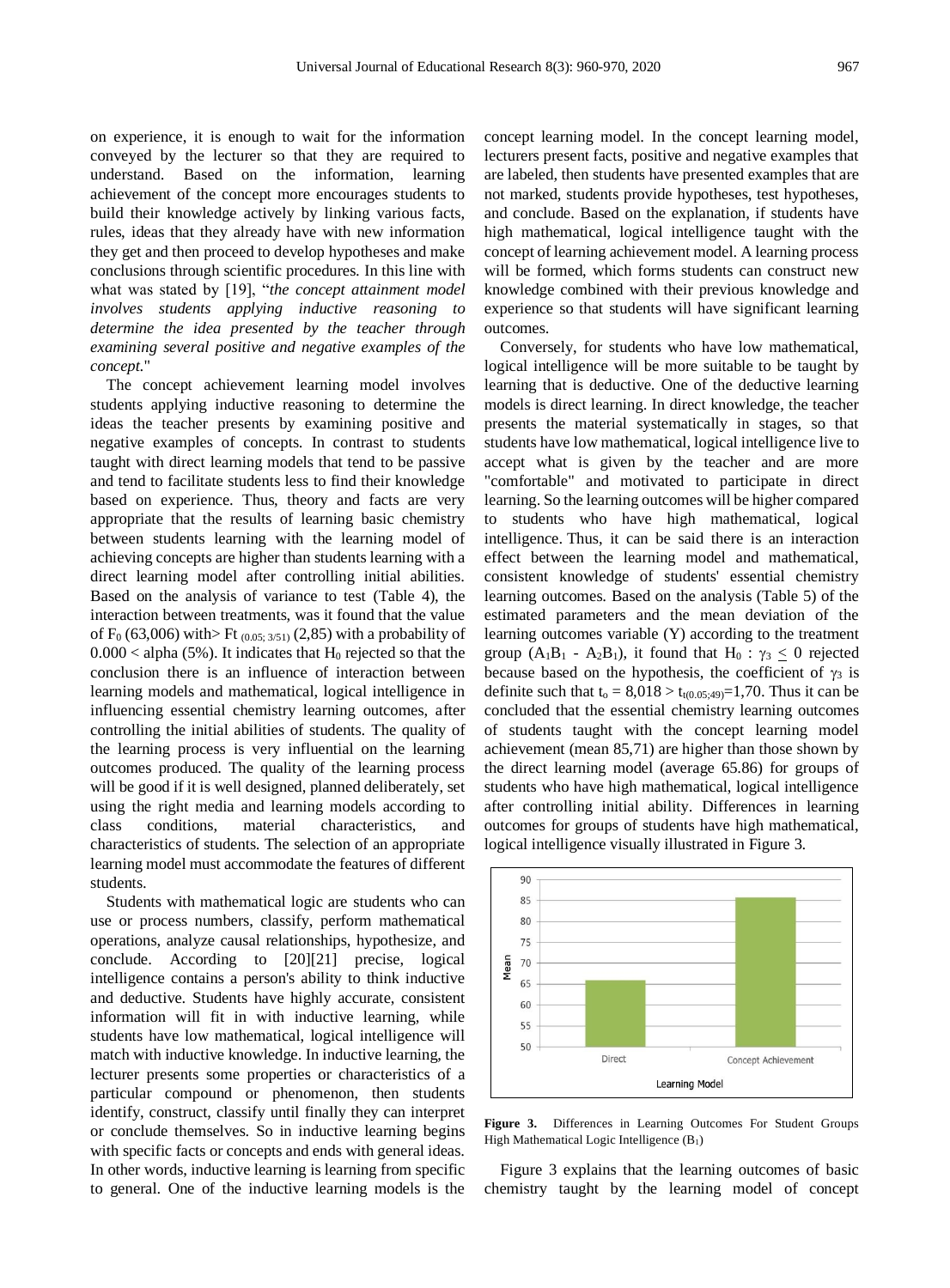achievement are higher than that of students who are motivated by direct learning models for students with high mathematical, logical intelligence after controlling students' initial abilities. Students with high mathematical, logical intelligence end to enjoy learning activities related to material counts or related to materials that require top critical thinking skills such as chemical kinetics, solution colligative properties, pH of acid and base solutions, pH of buffer solutions, pH of hydrolysis, and solubility. The product of solubility and the redox reaction equation. To understand the topic, for example, the outcome of solubility, the student must be able to: (a) calculate the concentration of the solution, (b) determine the type of salt and base solution, (c) write down the ionization reaction of weak bases and salts that are difficult to dissolve, and (d) solve mathematical equations.

Based on the classification (Figure 3 dan Table 4), it can be explained that the potential for mathematical, logical intelligence possessed by students is significant because it can facilitate students to learn material related to numbers or documents that require very high understanding. Learning that applies the concept achievement model is very much by the characteristics of the content presented. Namely, kinetics, solutions, and redox reaction equations that can foster the ability to think logically, develop the ability to solve problems, use mathematical operations and analyze causal relationships.

Thus the essential chemistry learning outcomes of students taught with the concept learning model are higher than the learning outcomes of primary chemistry students are driven by direct learning models for students who have high mathematical, logical intelligence. It is because in the learning process with the direct learning model, the role of lecturers is more dominant, students tend to be less active and take more notes. It supported by [22], which states that one of the weaknesses of the direct learning model is that it does not motivate students to be actively involved in learning. It means that for students who have high logical intelligence, it is more suitable to be taught with the concept of learning achievement models compared to the direct learning model. It is also in line with [19] stated that the concept learning model involves students using critical thinking and metacognition skills. Furthermore, [23] explains that "*concept Attainment is an instructional model that promotes inductive-thinking processes."* It means that the concept achievement learning model is an inductive learning model that matches the characteristics of students who have high mathematical, logical intelligence.

Based on the analysis (Table 7) of the estimated parameters and the mean deviation of the learning outcomes variable (Y) according to the treatment group  $(A_1B_2 - A_2B_2)$ , it found that  $H_0: \beta_3 < 0$  accepted, because based on the hypothesis, the coefficient  $\beta_3$  is negative so t<sub>o</sub>  $= 0.531 < t_{t(0.05,49)} = 1.70$ . Thus it can be assumed that the essential chemistry learning outcomes learned by the concept learning model achievement (Mean 64,29) are lower than those determined by the direct learning model (average 72,86) for groups of students who have high mathematical, logical intelligence after controlling ability the beginning of students who can visually be through identified Figure 4.



**Figure 4.** Differences in Learning Outcomes For Student Groups Low Mathematical Logic Intelligence  $(B_2)$ 

The results (Table 5 and Figure 4) analysis inform that the basic chemistry learning outcomes learned with the learning achievement concept model are lower than those acquired with the direct learning model for students who have low mathematical, logical intelligence after controlling the initial abilities of students. Thus hypothesis 4 can be accepted. Students have low mathematical logic intelligence taught with a direct learning model, in general, their learning outcomes will be better than students are trained with learning models to achieve concepts that have low mathematical, logical intelligence. This because the characteristics of students who have in-depth mathematical, valid knowledge tend to depend more on the direction and explanation of the lecturer in the learning process. Students have little accurate, consistent information in the learning process with the direct learning model benefit more because the learning model material will be accepted directly without having to construct new knowledge. While students with high mathematical logic tend to be active and like constructive and exploratory activities will then become bored, lazy, and not motivated in the learning process so that it will have an impact on the learning outcomes obtained.

The findings (Figure 4) are in line with was stated by [24]<sup>[25]</sup> that "*direct instruction to be more effective for students with learning disabilities*, direct learning is more compelling given to students have learning disabilities. It means that the lower the ability of students to explore knowledge, the more effective direct learning is applied. In other words, students have little mathematical, logical intelligence will be more effective in learning with the direct learning model compared with the learning achievement concept model.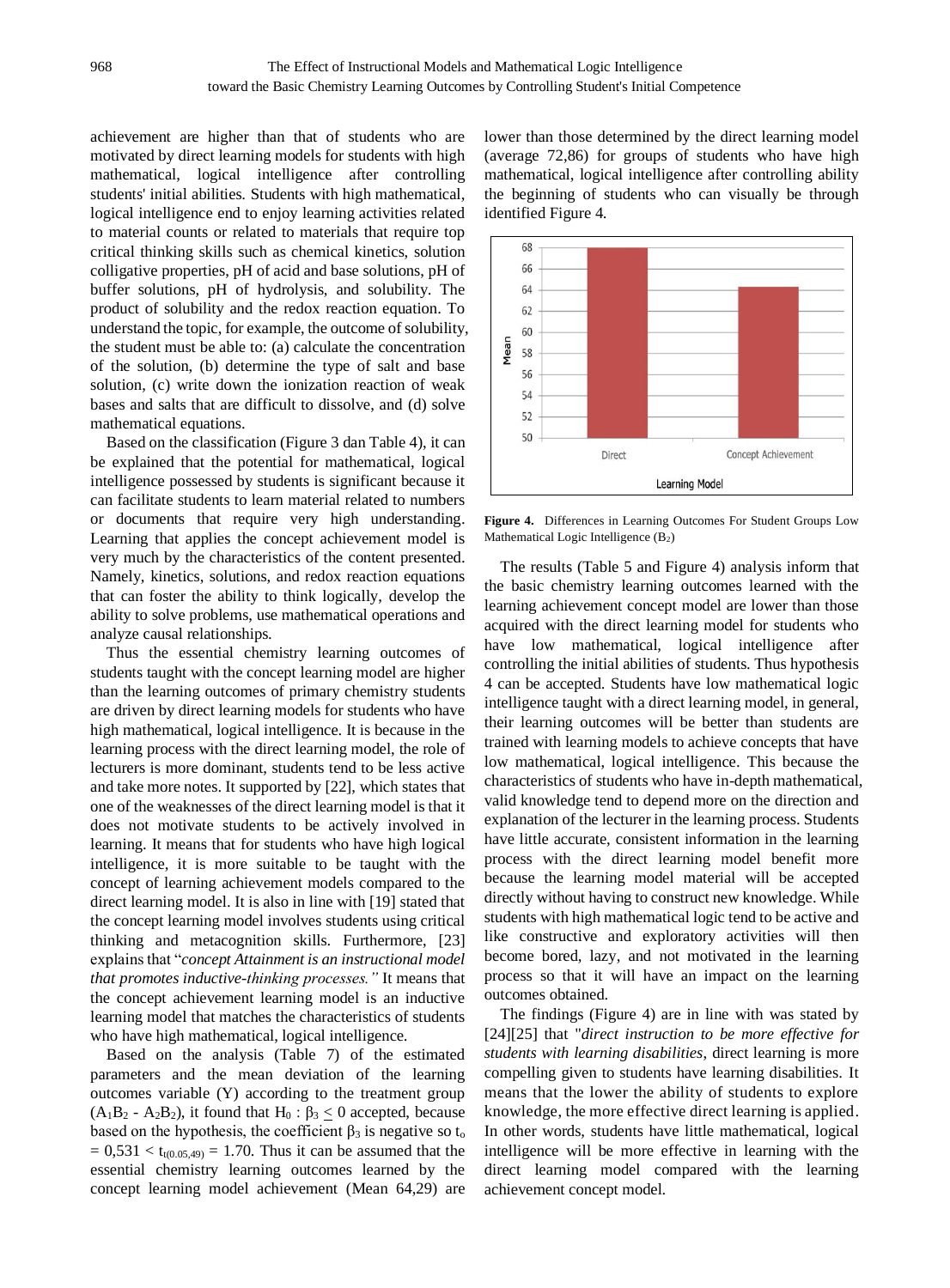Therefore the results are consistent with the findings that the essential chemistry learning outcomes taught by the learning model of the concept achievement are lower than the students learned by the Direct learning model for students who have low mathematical, logical intelligence.

## **5. Conclusions**

Based on the results and discussion described, the resulting conclusions can be a draw : (1) Overall, there are significant differences in essential chemistry learning outcomes between students taught with the concept learning model, and those are motivated by direct learning after controlling for initial abilities. (2) There is an interaction effect between learning models and mathematical, logical intelligence on learning outcomes of basic chemistry after controlling for initial abilities. (3) The essential chemistry learning outcomes of students taught with the learning model of concept achievement are higher than those learned by the direct learning model after controlling the initial ability for groups of students who have high mathematical, logical intelligence. (4) The essential chemistry learning outcomes of students taught with the learning model of concept achievement are lower than those shown by the direct learning model after controlling initial abilities for groups of students have low mathematical, logical intelligence

### **Acknowledgements**

The author would like to thank the graduate school of Universitas Negeri Jakarta for all their support during the research process, the gratefully also to the Chair of Doctoral Program in Department of Technology Education his help so that this research can be resolved. Moreover, especially for the Halu Oleo University for all forms of support so that the author can finish this dissertation. We are very grateful to experts for their appropriate and constructive suggestions from the reviewer.

# **REFERENCES**

- [1] L. Darling-Hammond et al., "Implications for educational practice of the science of learning and development," Applied Developmental Science, vol. 0, no. 0, pp. 1–44, 2019.
- [2] L. Taylor and J. Parsons, "Improving student engagement," Current Issues in Education, vol. 14, no. 1, pp. 1–33, 2011.
- [3] N. J. Mccormick, L. M. Clark, and J. M. Raines, "Engaging students in critical thinking and problem solving : a brief review of the literature," Journal of Studies in Education, vol. 5, no. 4, pp. 100–113, 2015.
- [4] M. Killian and H. Bastas, "The Effects of an active learning strategy on students ' attitudes and students ' performances in introductory sociology classes," Journal of the Scholarship of Teaching and Learning, vol. 15, no. 3, pp. 53–67, 2015.
- [5] J. A. C. Hattie and G. M. Donoghue, "Learning strategies : a synthesis and conceptual model," Nature Publishing Group, vol. 1, no. December 2015, pp. 1–13, 2016.
- [6] A. Kumar and M. Mathur, "Effect of concept attainment model on acquisition of physics concepts," Universal Journal of Educational Research 1, vol. 1, no. 3, pp. 165– 169, 2013.
- [7] V. Sood, "Effect of mastery learning strategies on concept," International Journal of Behavioral Social And Movement Sciences, vol. 02, no. April, pp. 144–155, 2013.
- P. Bala, "Effect of mastery learning approach (MLA ) on the achievement in mathematics of students with mathematical difficulties," IOSR Journal of Humanities And Social Science (IOSR-JHSS), vol. 24, no. 5, pp. 29–35, 2019.
- [9] A. Fjortoft et al., "The effects of two direct instruction teaching procedures to basic skills to two students with disabilities," Multidisciplinary Journal of Educational Research, vol. 4, no. 2, pp. 151–182, 2014.
- [10] R. Bhargava, "Effect of concept attainment model on achievement in social sciences," International Journal of Science and Research, vol. 5, no. 5, pp. 2015–2017, 2016.
- [11] A. M. Suleiman, "Concept attainment teaching methodology (CATM ) – an effective approach for training workers on chemicals health hazards," Universal Journal of Educational Research, vol. 4, no. 11, pp. 2677–2685, 2016.
- [12] G. Latchanna and K. Swarnalatha, "Effect of concept attainment and inquiry training model in teaching biological," MIER Journal of Educational Studies, Trends & Practices, vol. 6, no. 1, pp. 110–124, 2016.
- [13] D. S. Kauts and N. Kaur, "Effectiveness of concept attainment model on academic achievement in science in relation to cognitive styles among ix grade students," International Journal of Scientific Research and Reviews, vol. 8, no. 1, pp. 1773–1786, 2019.
- [14] A. Khataybeh, "Multiple intelligences of students at Jordanian universities," Journal of International Education Research, vol. 7, no. 4, pp. 1–13, 2011.
- [15] A. Said and A. Budimanjaya, 95 Strategi mengajar multiple intelligences. Jakarta: Prenadamdia Group, 2016.
- [16] Sugiyono, Metode penelitian pendidikan pendekatan kuantitatif, kualitatif dan R & D. Bandung: Alfabeta, 2012.
- [17] S. J. Osterlind, Constructing test items: multiple-choice, constructed-response, performance, and other formats. New York: Kluwer Academic Publishers, 2002.
- [18] S. Perini, R. Luglietti, M. Margoudi, M. Oliveira, and M. Taisch, "Computers in industry learning and motivational effects of digital game-based learning ( DGBL ) for manufacturing education – the life cycle assessment ( LCA ) game," Computers in Industry, vol. 102, pp. 40–49, 2018.
- [19] J. R. Mayer, "Effects of using the concept attainment model with inductive reasoning with high school biology students,"